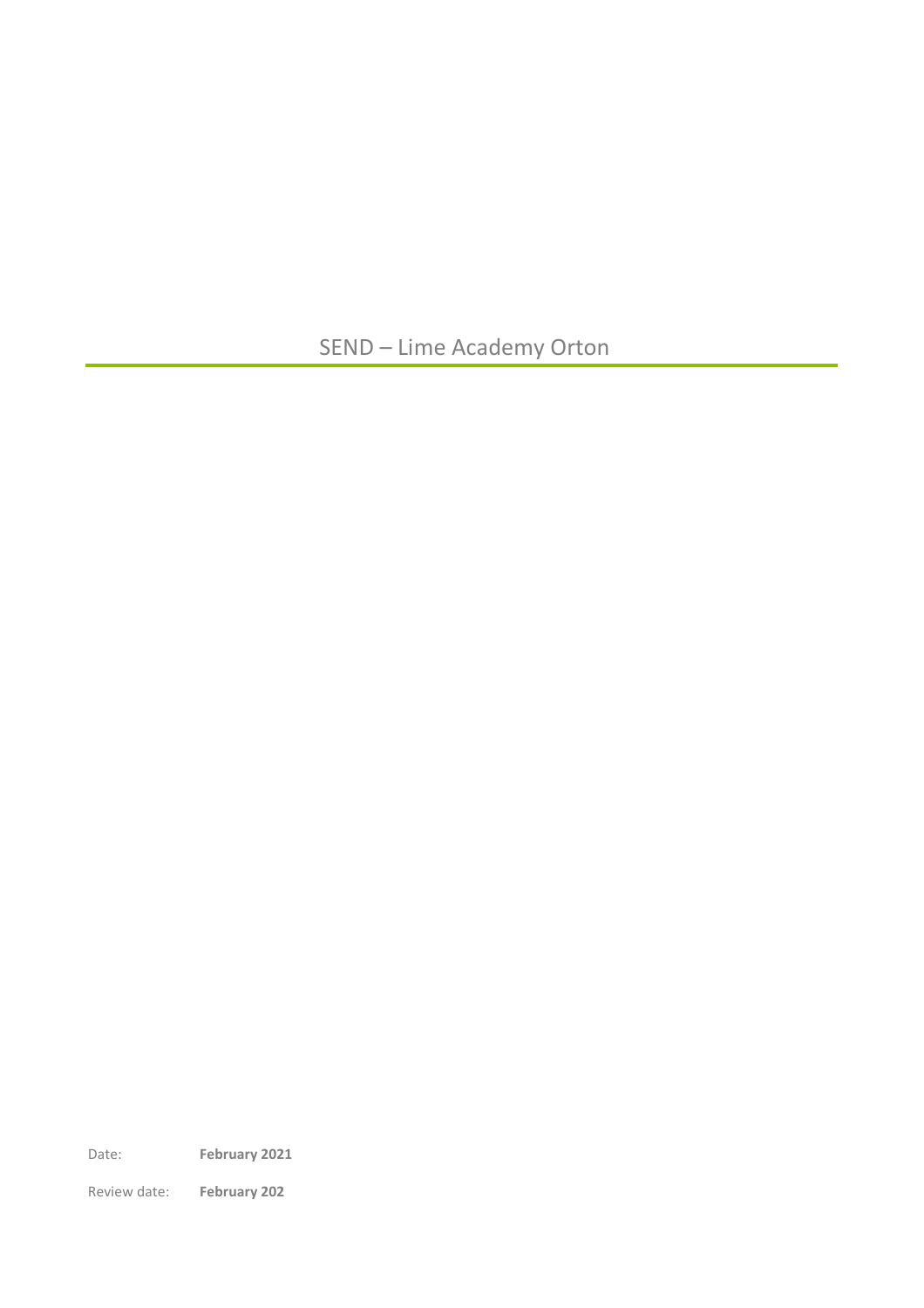# **Our Vision**

All staff will work collaboratively to create vibrant, successful center of learning for those with SEND.

Our staff will use their best endeavors to ensure that educational outcomes for each individual are achieved. We want to do this through exciting, inclusive and forward thinking methods which enable aspirational opportunities for all pupils.

All pupils attending Lime Academy Orton (LAO) will have an EHCP.

### VALUES

• Every child is a successful learner, a confident individual and a valued part of their community

• We want our school to be a source of immense pride for our staff, our pupils, their families and other local stakeholders.

• We are an academy for all young people, irrespective of gender, ethnicity, faith or creed.

• Our staff will strive for high levels of respect, openness, honesty, communication and collaboration with parents, pupils and other professionals, as together we strive for high levels of performance and recognise the contributions and achievements of others. This is fundamental to our Protective Behaviors ethos- we respect and show respect to each other in all we do and say each day.

• Embedded within our Academy: the RESPECT values of the Lime Trust:

**R**espect **E**quality **S**elf-Worth **P**artnership **E**njoyment **C**ommunication **T**rust

Context

The 2015 SEND Code of practice identifies the need to explore targeted support if a pupil:

• Has a significantly greater difficulty in learning than the majority of others the same age, or

• Has a disability which prevents or hinders him from making use of facilities of a kind generally provided for others of the same age in mainstream schools or mainstream post-16 institutions

Special Educational Provision is educational provision or training which is additional to, or different from, that made generally for children or young people of the same age by mainstream schools or post-16 institutions.

Within the 2015 SEND Code of Practice, the levels of support are now classed as SEN Support and 0-25 Education Health and Care Plans EHCP.

Under the Equality Act 2010 some pupils with SEN may also have a disability that requires additional or different educational provision to be made for them. This is defined as:

*'a mental or physical impairment which has a long term and substantial adverse effect on their ability to carry out normal day to day activities*'

Within his definition 'long term' is defined as 'a year or more' and 'substantial' as 'more than minor or trivial'. The definition includes sensory impairments such as those affecting sight or hearing, long term health conditions such as asthma, diabetes, epilepsy and cancer 'where a disabled child or young person requires special educational provision they will also be covered by the SEN definition'.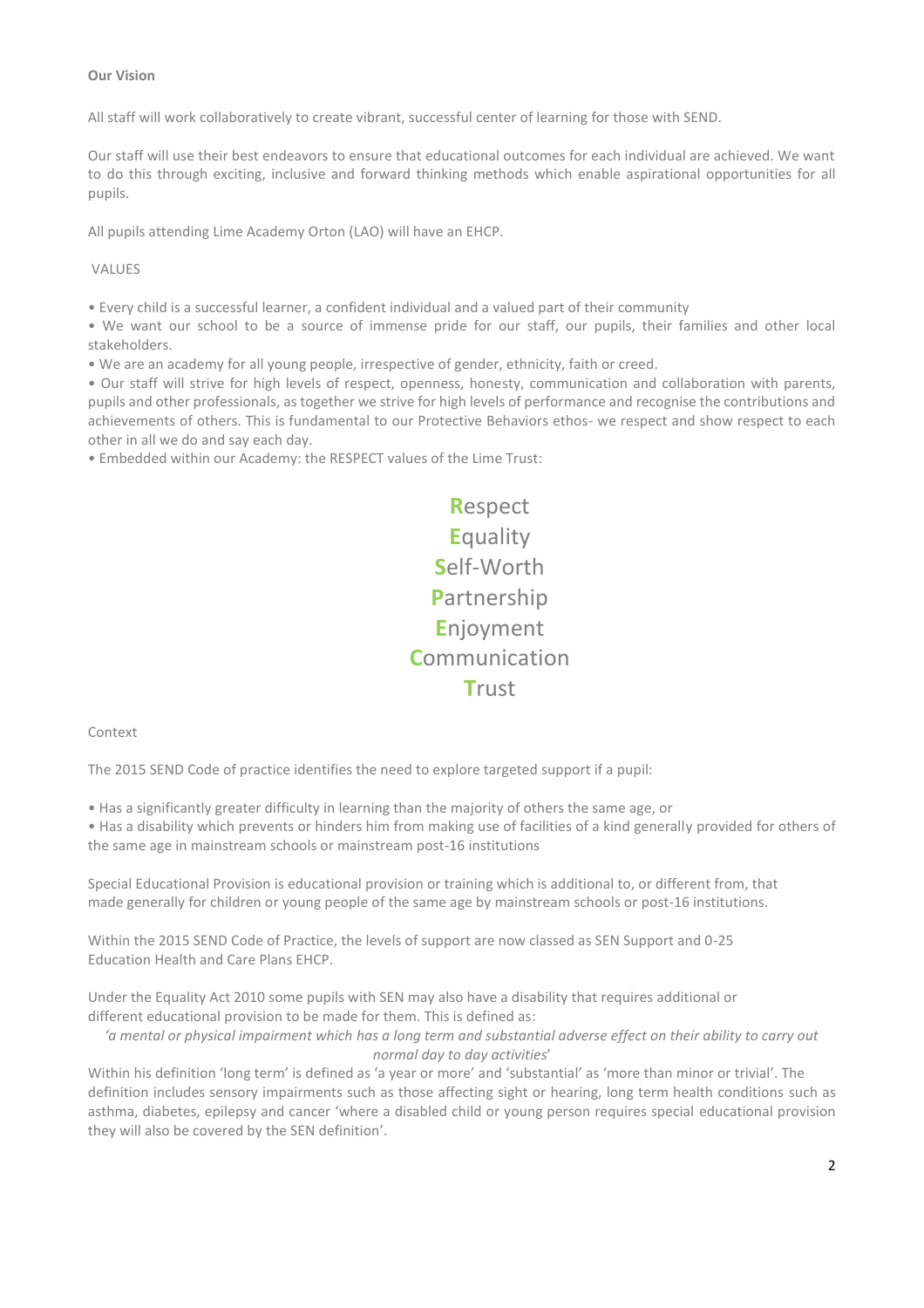### SEND: Areas of need

There are four broad areas of need, although LAO recognises that many of our pupils' needs may fall into one or more categories.

#### 1. Communication and Interaction (C&I):

Pupils with speech, language and communication needs (SLCN) have difficulty communicating with others. This may be because they have difficulty saying what they want to (expressive), understanding what is being said to them (receptive) or they do not understand what is being said to them (cognition). They may not understand or use social rules of communication. Children with Autistic Spectrum Conditions (ASC) including Autism or Aspergers can have more prevalent difficulties with social interaction due to deficits in their understanding and connections between language, communication and imagination, which then impacts on how they relate to others.

# 2. Cognition and Learning (C&L):

A broad ranging group of learning difficulties including Dyslexia and Dyspraxia as Specific learning Difficulties (SPLD), Moderate learning Difficulties (MLD), Severe Learning Difficulties (SLD) where children and young people will need support in the curriculum and may have associated mobility and communication difficulties, to those with Profound and Multiple Learning Difficulties (PMLD) where children and young people have severe and complex learning difficulties with physical disability and/or sensory impairment.

### 3. Social Emotional and mental Health (SEMH):

Children and Young people diagnosed with Attention Deficit Disorder (ADD) or Attention Deficit Hyperactivity Disorder (ADHD) or Attachment Disorder may need additional support in the curriculum. Those with Mental Health Difficulties such as anxiety, depression, self-harming, substance abuse, eating disorders or physical symptoms that are medically unexplained may also need additional or different support to access education.

### 4. Sensory and or Physical Needs (SI/PD):

Children and Young people with Hearing (HI) or Visual (VI) Impairment, or Multi-Sensory Impairment (MSI) may need additional specialist support or equipment to access the curriculum, or rehabilitation support. Some with physical disability (PD) may need additional and ongoing support to enable them to access opportunities available to their peers. SEN provision may be required as they have a disability that prevents or hinders them from making full use of educational facilities generally provided.

# PRINCIPLES

Lime Academy Orton stands by the stated obligations within The Equality Act 2010 and as such, for all children and young people within the Academy diagnosed with a disability affecting their education, will:

• Not directly or indirectly discriminate against, harass or victimise disabled children or young people and will actively encourage heightened awareness of potential discrimination.

• Make reasonable adjustments, including the provision of auxiliary aids and services to ensure that disabled children and young people are not at a substantial disadvantage compared with their peers. Being anticipatory this duty requires advance planning of adjustments that may be needed to prevent disadvantage over time.

• Have regard to the need to eliminate discrimination, promote equality of opportunity and foster good relations between disabled and non-disabled children and young people publishing information demonstrating compliance with this duty through specific and measurable objectives published and reviewed against the core aims of the duty.

• Make reasonable adjustments to procedures, criteria and practices and by the provision of auxiliary aids and services through a published accessibility plan showing how access to both information and the physical environment, for those with disabilities, is to be increased.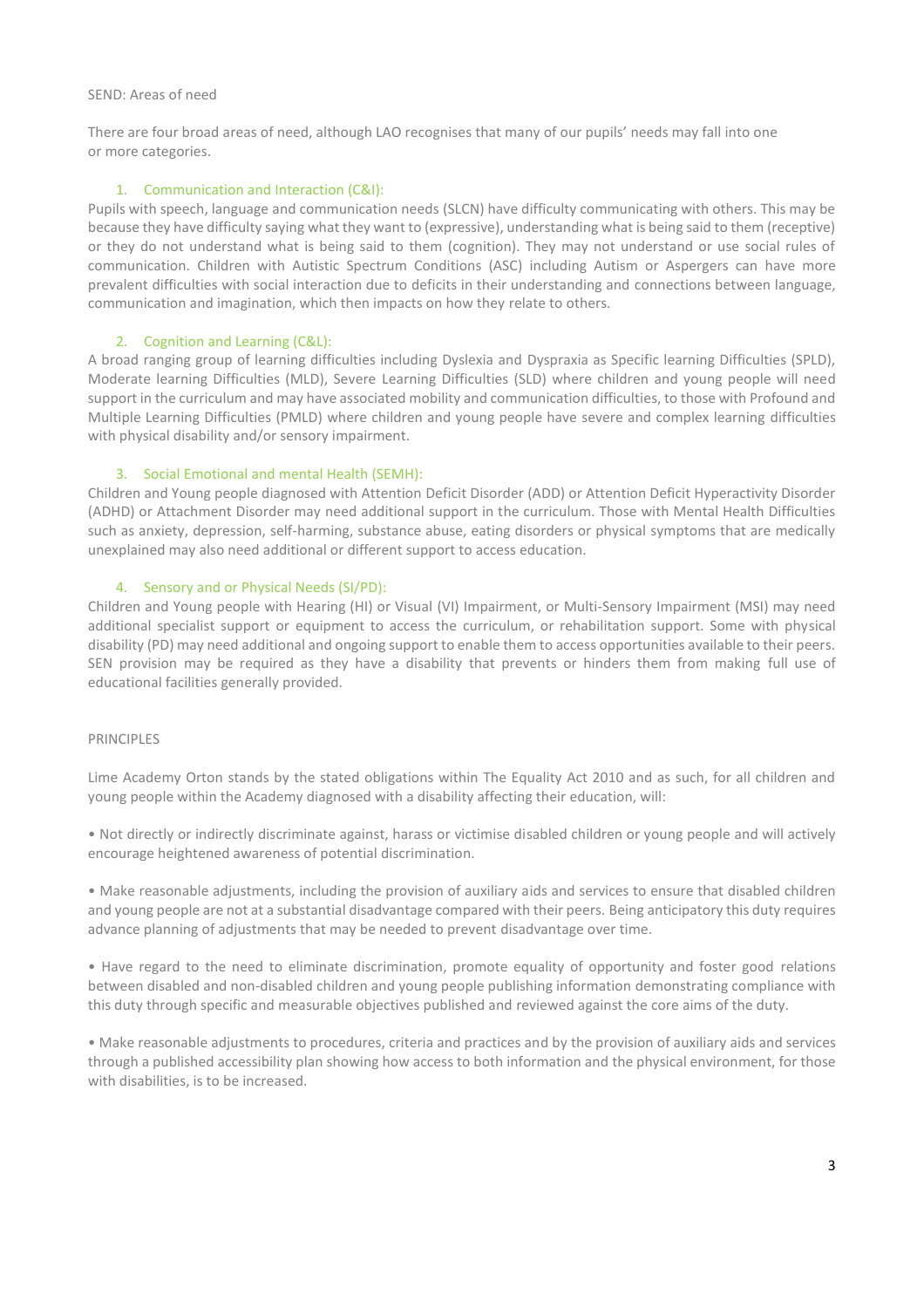• Through the Transition Board, publish information about the arrangements for the admission of disabled children, steps taken to avoid those with disabilities being treat less favourably and show how facilities through accessibility planning provide assistance.

Lime Academy Orton stands by the principles underpinning the 2015 SEND Code of Practice where Local Authorities must have regard to:

• The views, wishes and feelings of the child or young person and the child or young persons' parents

• The full participation of the child or young person and the child's parents in participating as fully as possible in any decisions through accessible timely information and support as is necessary to enable them to participate in those decisions fully

• Any support the child or young person and the child's parents in order to facilitate the development of the child or young person and to help them achieve the best possible educational and other outcomes, preparing them effectively for adulthood.

Lime Academy Orton employees, Transition Board members and wider community believe all children and young people within the Academy are entitled to an education that enables them to make progress and through this that they are able to:

- Achieve their best, knowing what their best can be
- Become confident individuals, with the skills needed to live lives that are fulfilling for each individual
- Be supported to make successful transitions into adulthood

Assessment and Identification.

Lime Academy Orton will use our best endeavours to make sure that every child with SEND gets the support they need. We will:

- Ensure decisions are informed by insights of our parents, children and young people themselves.
- Have high aspirations and set challenging targets for them
- Track and monitor their progress towards individual goals
- Ensure the timely identification of additional needs
- Keep under review the different or additional provision that is made for them
- Promote positive outcomes in the wider areas of personal and social development
- Ensure that approaches are based on evidence and deliver impact

• Provide pupils with access to a curriculum that is personalised in terms of their learning, progress, outcomes, character development and onward journey to future pathways

• Ask our teachers will set high expectations through ambitious target setting,

differentiating to enable curriculum access for every student, regardless of prior attainment.

• Pupils 16-19 will be enrolled on a program which is suitable, and provides stretch and

progression. Pupils will not be able to repeat learning already completed successfully.

• Support pupils in preparing for future life, developing a student's individual character and building skills from their starting points for successful adult life

•Encourage pupils to undertake wider enrichment activities including trips and visits through reasonable adjustments.

# Transition In

Lime Academy Orton will work in close partnership with its feeder schools. Parents are encouraged through the placing school to agree to share information in advance where there may be a need for additional provision;

• Annual Reviews will be attended where appropriate to support transition

• Additional visits and discussions with parents and the child will be explored and where needed further transition support this will be planned

- Additional holistic progress information will be gathered.
- A plan will be coproduced

# Transition out

The Academy works in partnership with post 16 providers. It will work to understand the interests, strengths and motivations of pupils and use this to plan support around them.